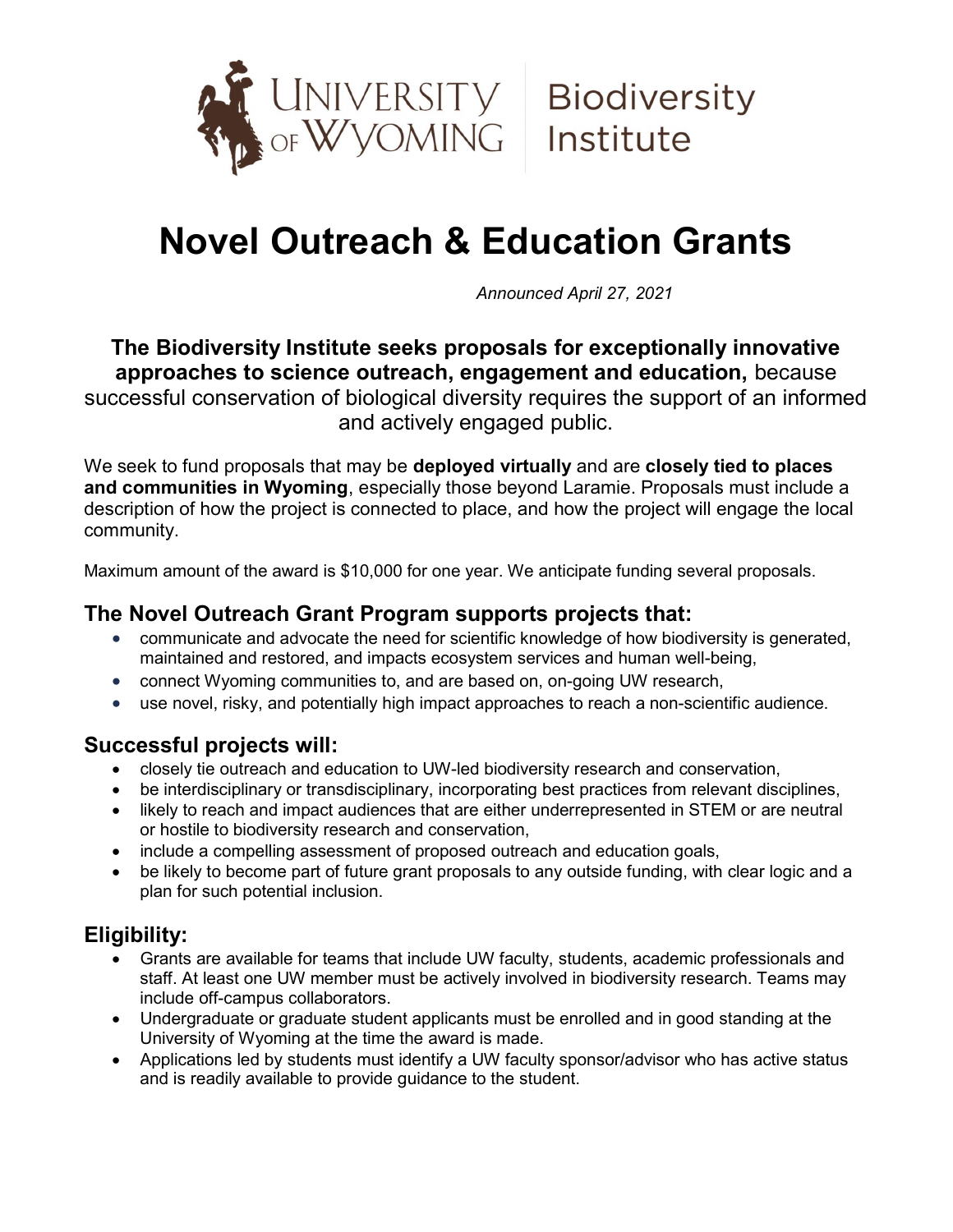## Award Details:

- Grants are for one year, beginning July 1, 2021 and ending on June 30, 2022.
- Funding may be used for research, production, assessment and installation expenses (professional services, supplies, travel to work sites, materials, permitting, etc.)
- If justified, students may include summer stipend. Faculty salaries are not acceptable expenditures. Use of funds for conference travel is not encouraged, but may be considered in some cases with compelling justification.
- Awardees are required to conduct a novel and innovative public presentation of their work, which must include a strong virtual component and occur in at least one Wyoming community outside of Laramie. A detailed description of this presentation, its place(s) and timing should be included in the proposal under deliverables. Presentations that successfully integrate different mediums and tools (e.g. video, hands-on interactions, virtual reality) and their assessment are preferred.
- We encourage the submission of blogs, video clips, and other materials that describe the creative process, which can be used in the Biodiversity Institute's website and social media.

## Proposal Requirements:

- The proposal must follow the format provided at wyomingbiodiversity.org/novel outreach grants, and must be submitted as a single pdf file to biodiversity@uwyo.edu.
- Proposals must be limited to five pages of text including the budget justification and use the format described below.
- In the case of student applicants, a letter of recommendation from a faculty sponsor indicating that a) the student is in good standing, and b) the faculty member is willing and able to provide guidance as well as any resources required to fulfill the project. The letter must come directly from the sponsor and should be submitted to biodiversity@uwyo.edu.

## Proposal format:

- Proposal title:
- Author(s) name & affiliation:
- Email address and Phone of Principle Investigator:
- Requested amount:
- Objective of the project:
- Background and rationale:
- Methods, timeline and deliverables:
- Assessment objectives and methods:
- Itemized budget: including any leveraged funds (leveraged funds are not required).
- Images that convey the project and its novelty are encouraged and should be included in the five page proposal. Links to portfolios or other materials are welcome and are not included in the page limits.

## Proposal review:

Proposals will be reviewed by a committee composed of Biodiversity Institute Staff, UW faculty that have not submitted a proposal, and a member of the Wyoming public with a strong interest in biodiversity research, outreach and communication. Committee members will rank proposals using a rubric constructed from the bullets of this Request For Proposals.

## Deadline for submission: